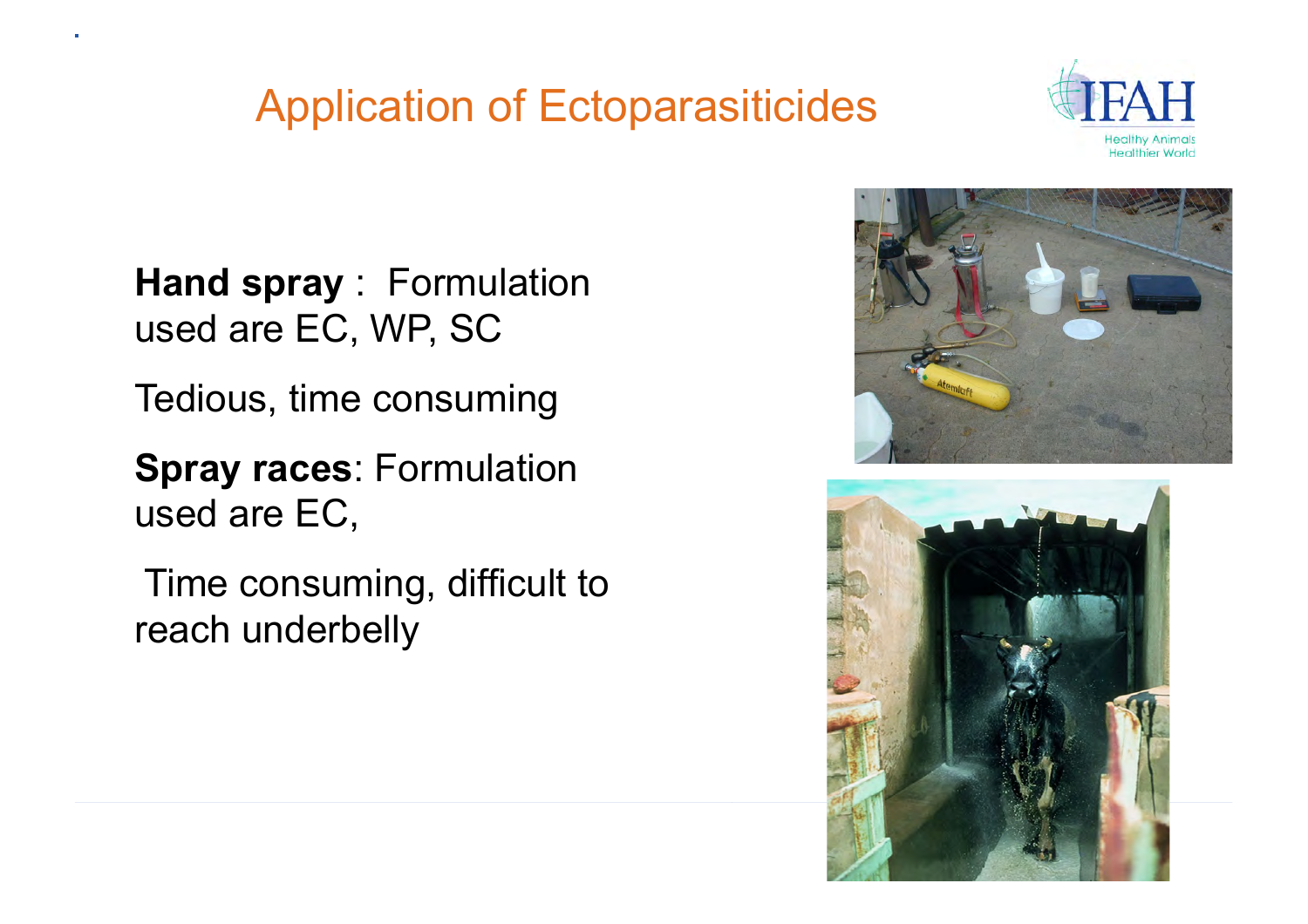

**Healthier World** 

#### **Pour On :**

Less stresss to animal, No requirement for disposal, No water requirement for solution, no pumps etc. Easy to apply.

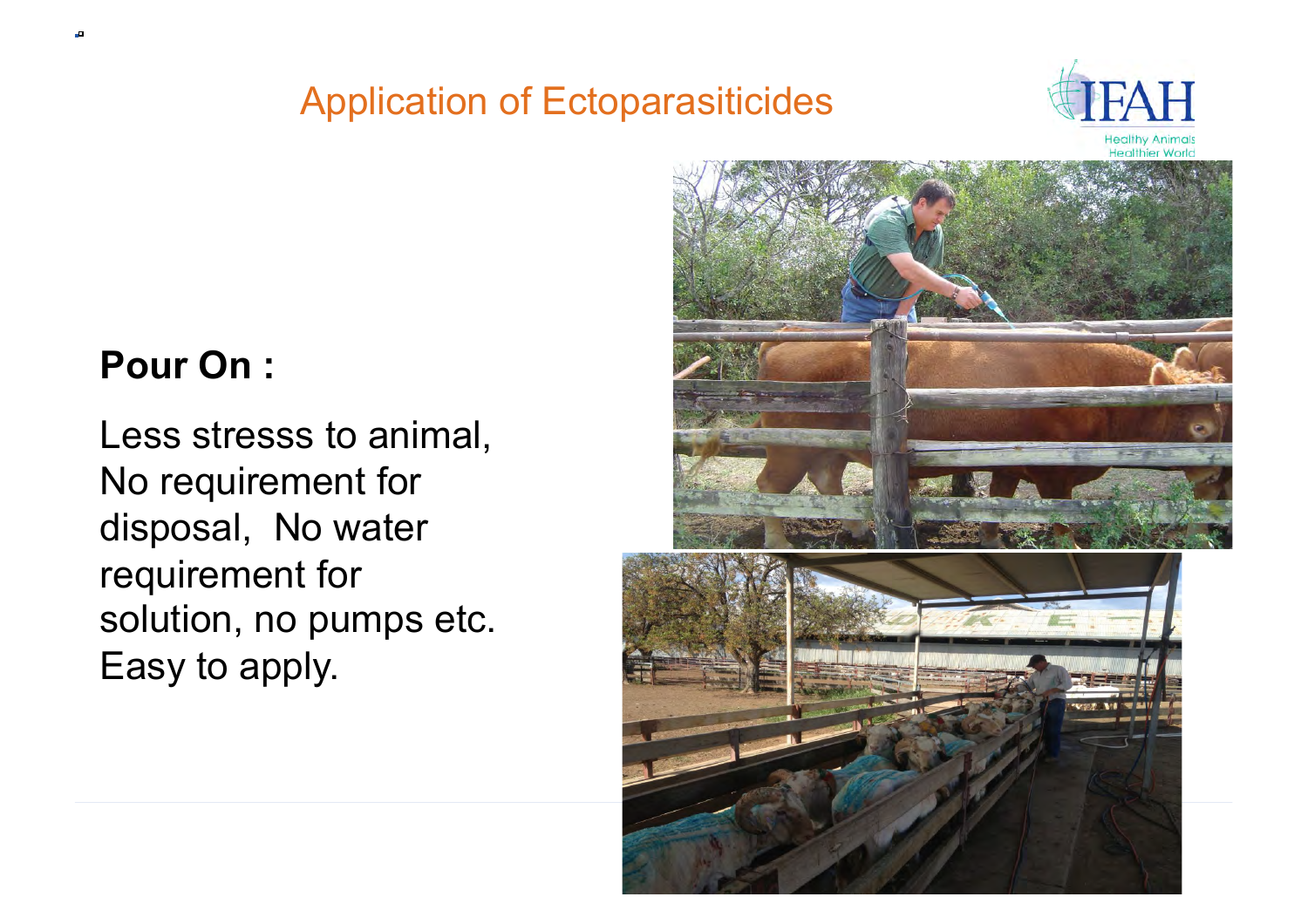

#### **Injectable:**

ML are used as injectable To control endo and ectoparasites

Disease transmission from one animal to other and lesions at injection sites

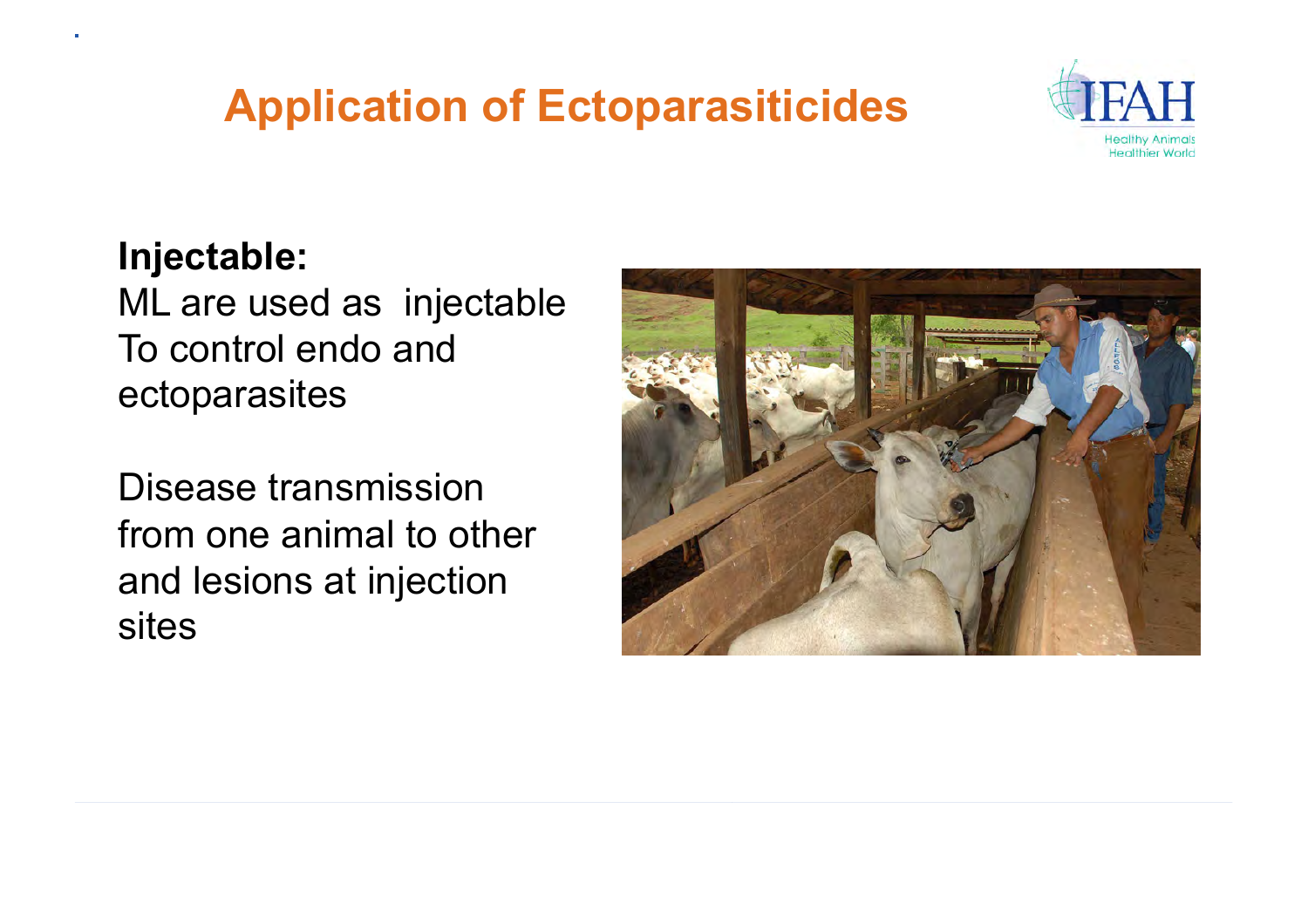

- ●Eartags:
- Effective way of controlling
- ●Flies, efficacy for 4-5 months

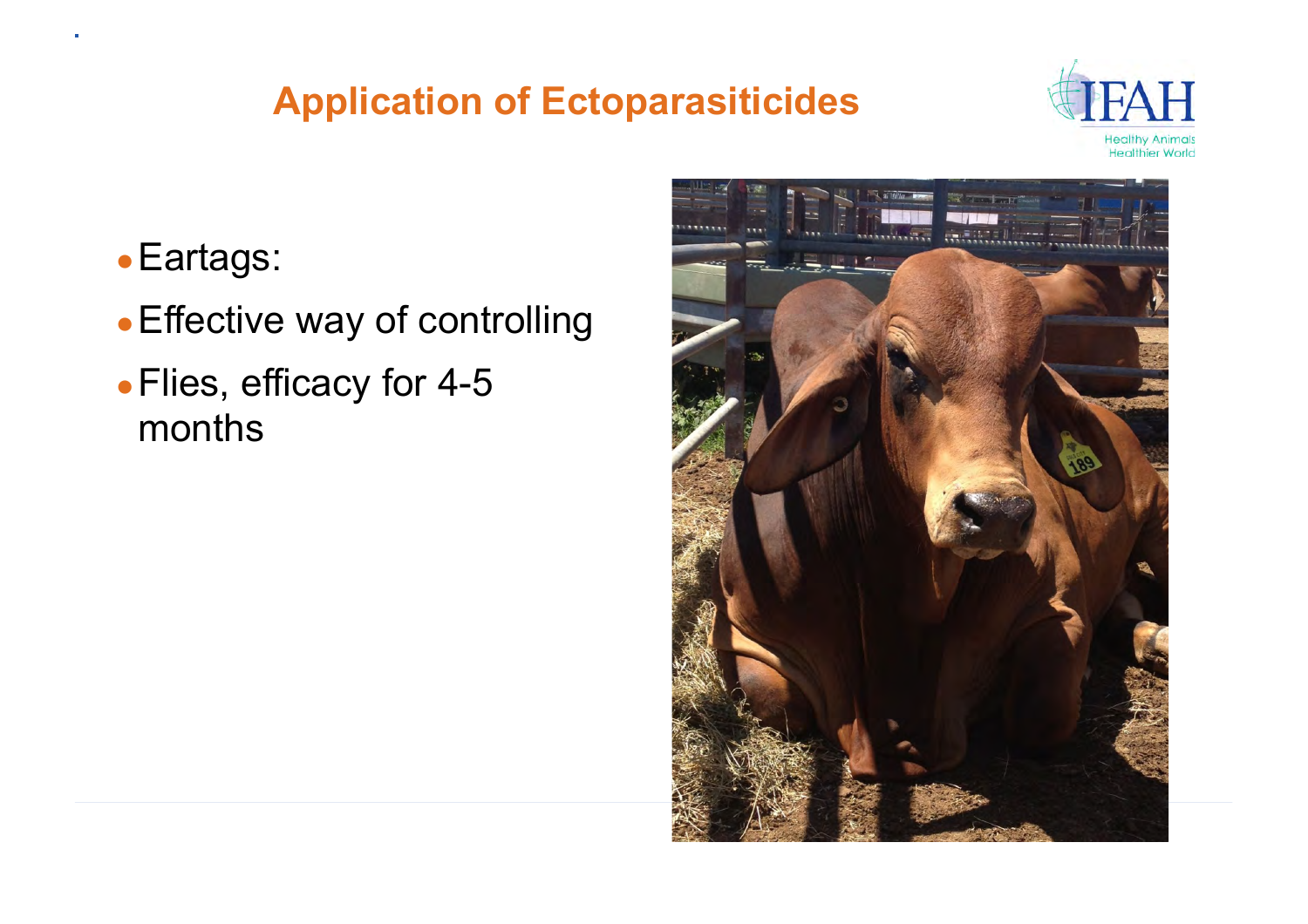

- Chemical control of Endoparasites ( chemical groups available : anti nematodes)
- Benzimidazoles and Probenzimidazoles ( e.g. fenbendazole, albendazole, oxibendazole, febantel )
- Imidazothiazoles (e.g. levamisole)
- Tetrahydropyrimidine ( e.g. Pyrantel)
- **Piperazines**
- Organophosphates ( e.g. trichlorphon)
- Octadepsipeptides ( e.g. emodepside)
- Amino acetonitrile derivatives ( Monepantel)



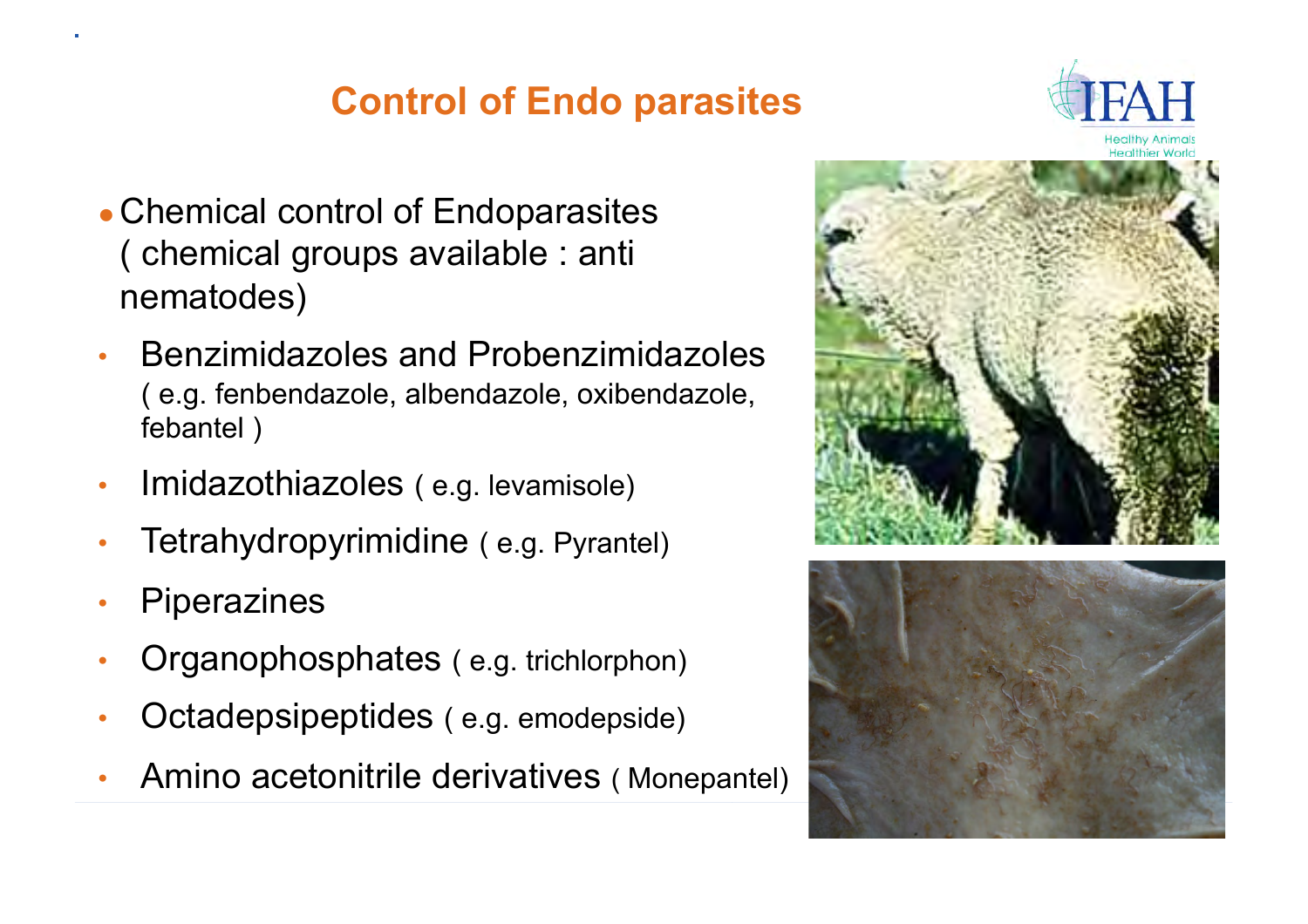

- Chemical control of Endoparasites ( chemical groups available : anti cestodes)
- Praziquantel
- Epsiprantel
- Benzimidazoles
- Chemical control of Endoparasites ( chemical groups available : anti trematodes)
- Clorsulon
- Salicylanilides ( e.g. closantel, rafoxanide)
- Triclabendazole



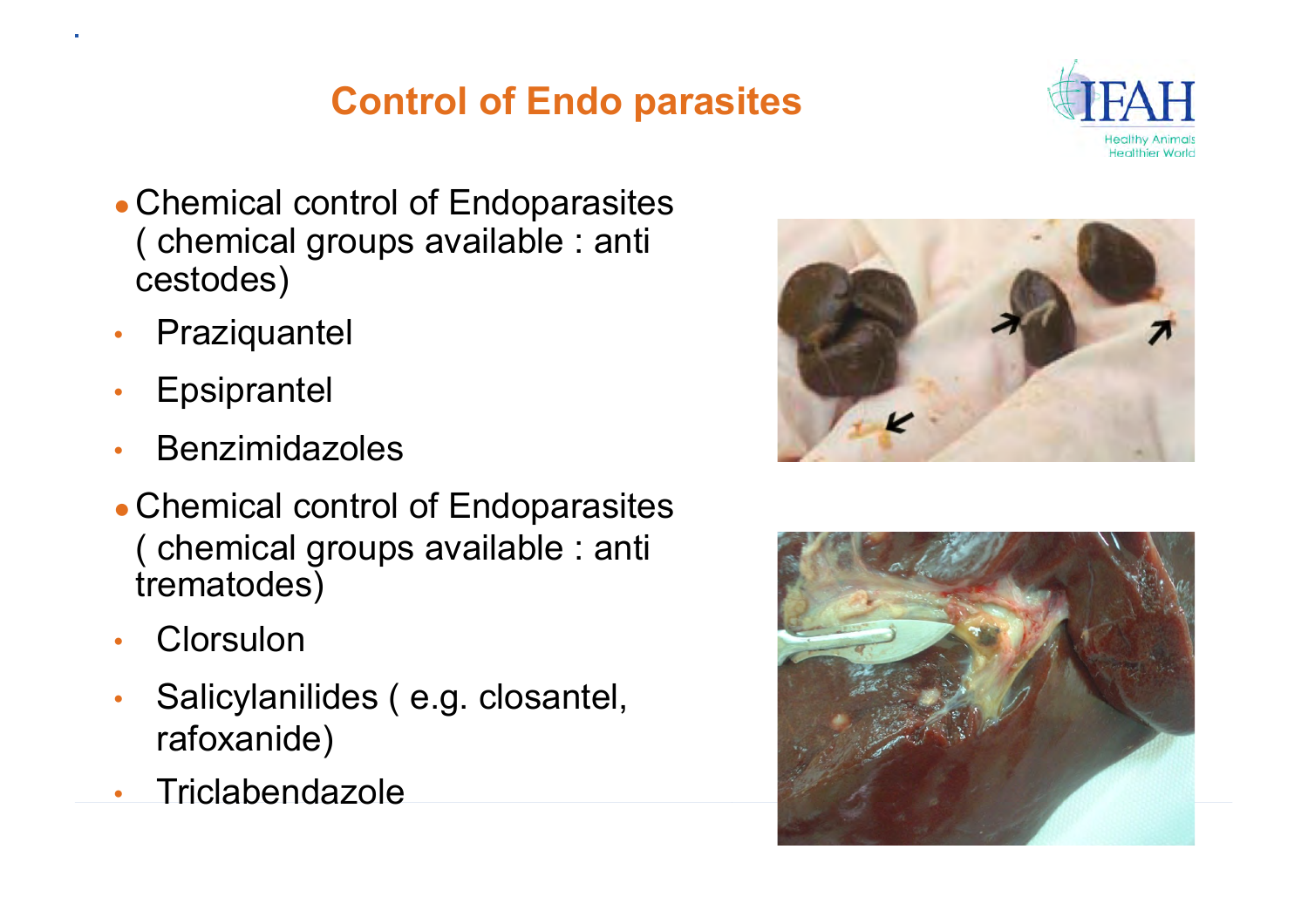

- Chemical control of Endoparasites ( chemical groups available : anti protozoal : anticoccidials)
- Ionophores (e.g. monensin, lasalocid)
- Amprolium
- **Diclazuril**
- **Toltrazuril**
- Quinolones ( e.g. decoquinate)



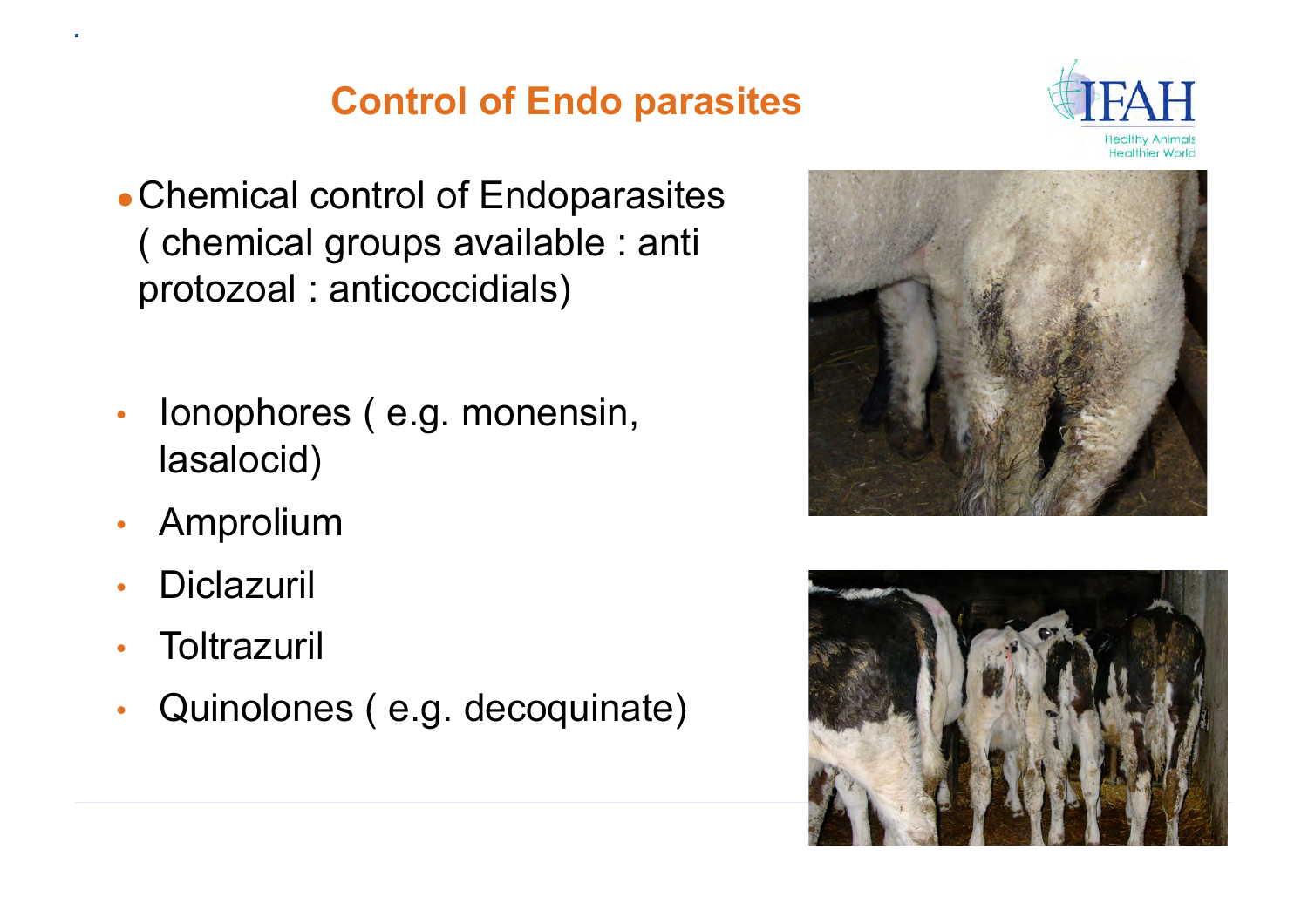

- Chemical control of Endoparasites ( chemical groups available : anti protozoal )
- Imidocarb dipropinate
- Diminazene acetuarate
- **Pantamidines**
- Buparvaquones
- **Quinapyramine**
- **Isometamidium**



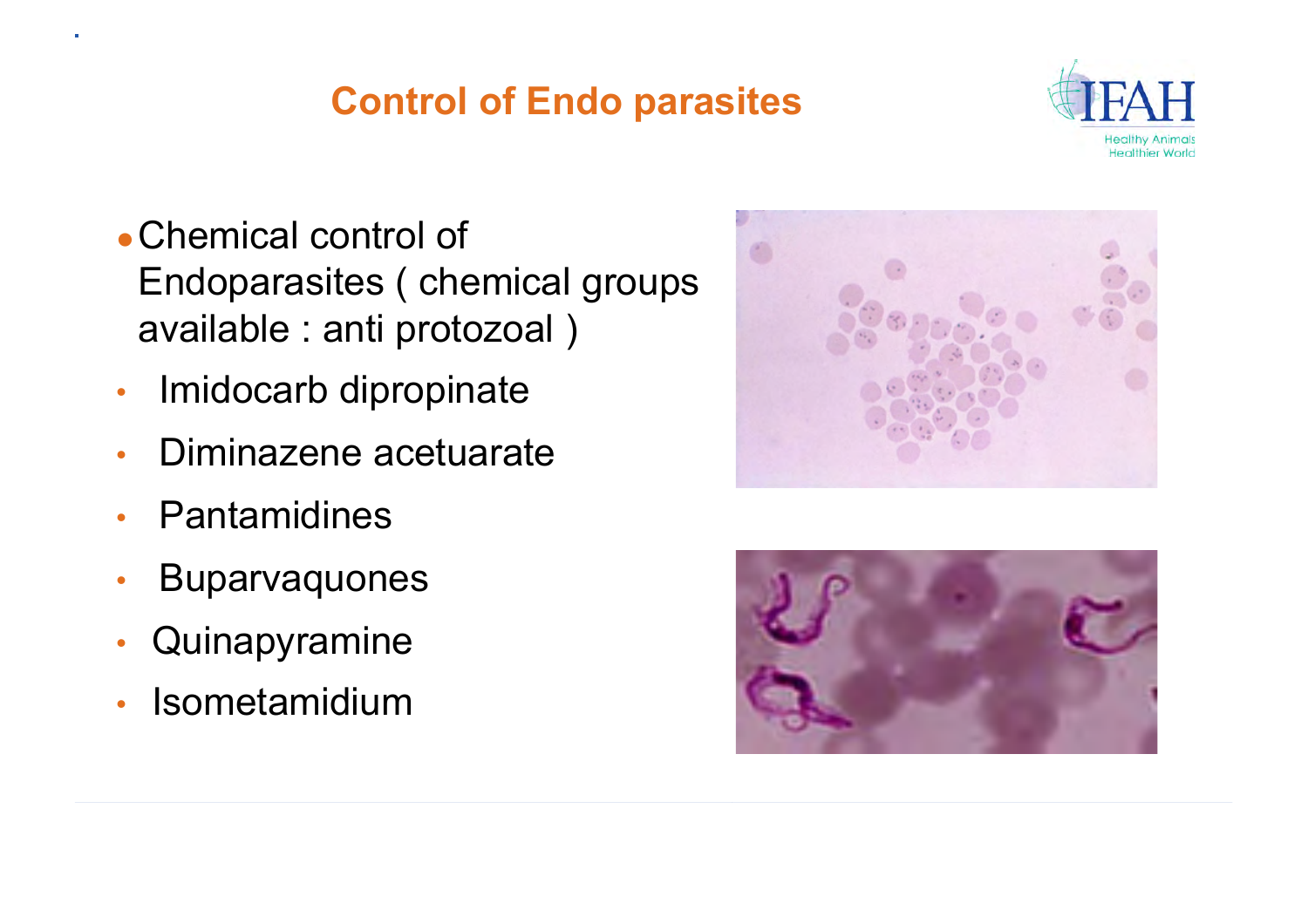### **Formulations available to apply Endoparasiticides**



**Oral suspensions** 

### **Injections**

#### In feed





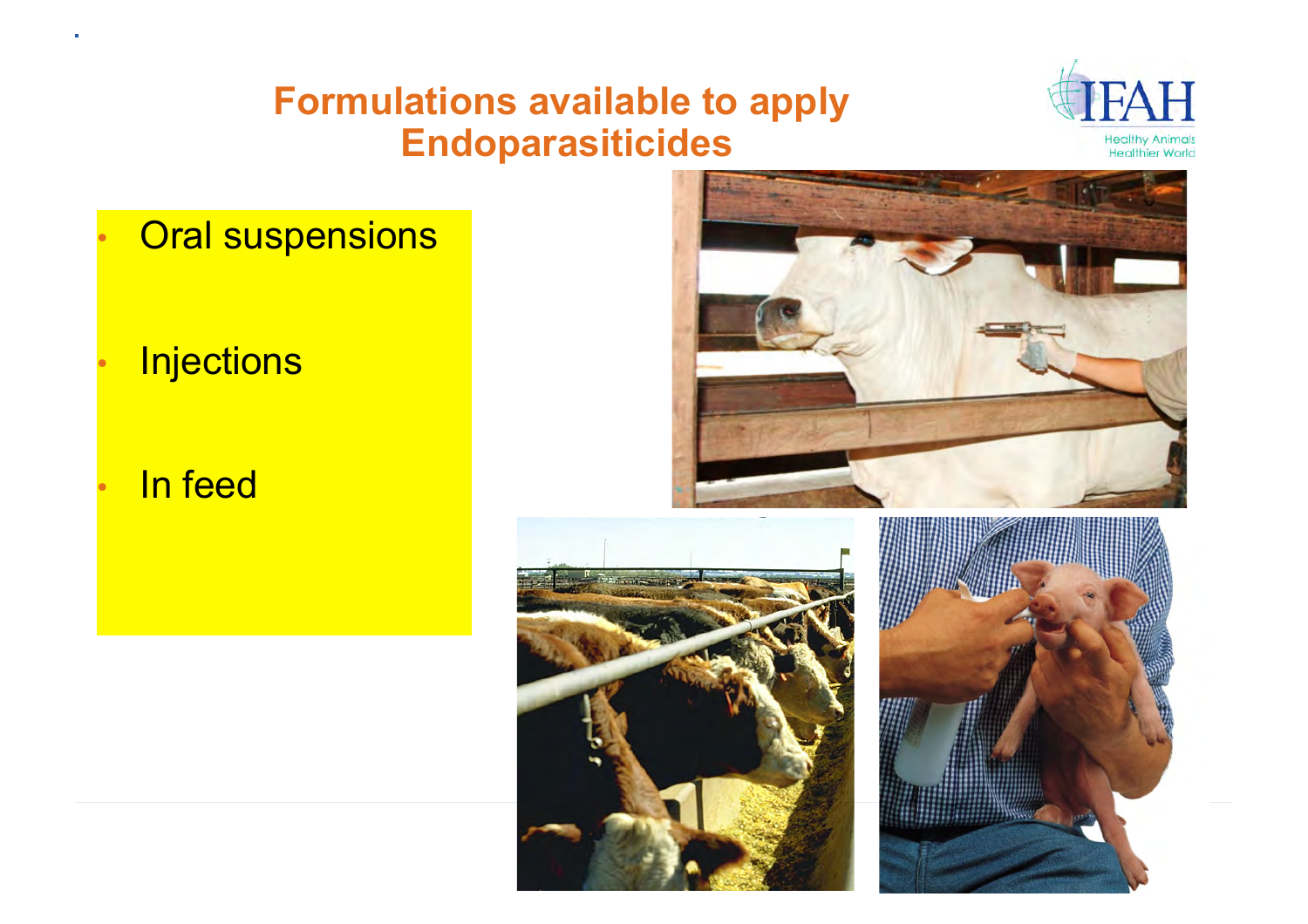## **Control of endo and ectoparasites : endectocides**

Chemical control of endo and ecto parasites ( chemical groups available : Macrocyclic lactones

- **Ivermectin**
- Doramectin
- Eprinomectin
- Moxidectin
- Abamectin
- Selamectin
- Milbemycin oxime
- ⇒ Large spectrum: intestinal worms, lung worms , ectoparasites: mange , lice, oestus ovis, parafilaria, Thelazia, Horn flies (Cochliomiya),Hypoderma bovis, Ticks (Boophilus spp) -





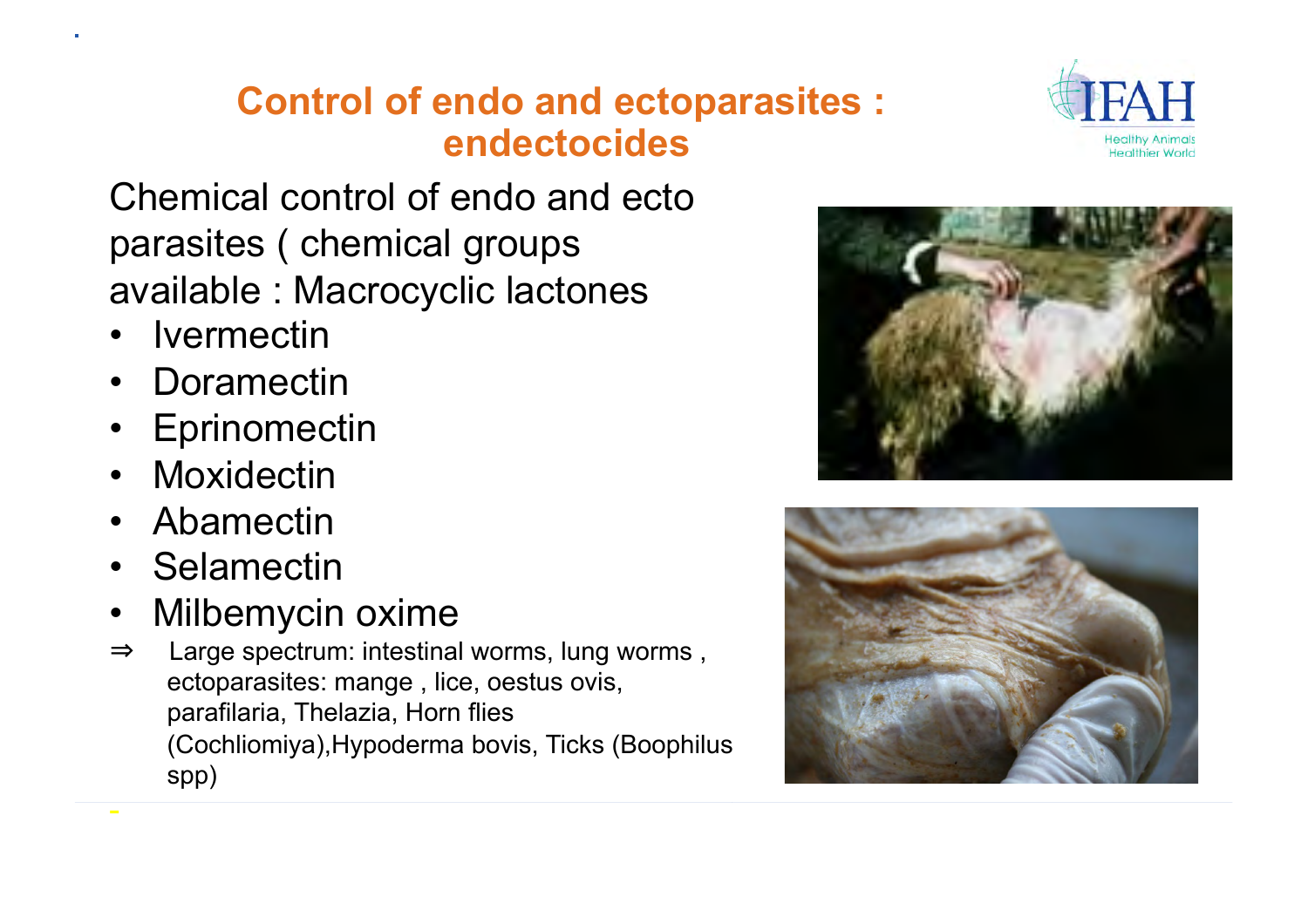## **Formulations available to apply Endoparasiticides**



- Injectable: Cattle, Swine- broad spectrum
- Oral drench / in feed : Sheep, Swine, Goat mainly endoparasites + Itch mite (Psorergates ovis) + oestrus ovis
- Pour on: Cattle mainly endoparasites, Hypoderma bovis, Lice, Mange (Sarcoptes and Chorioptes),Horn flies (Haematobia irritans)